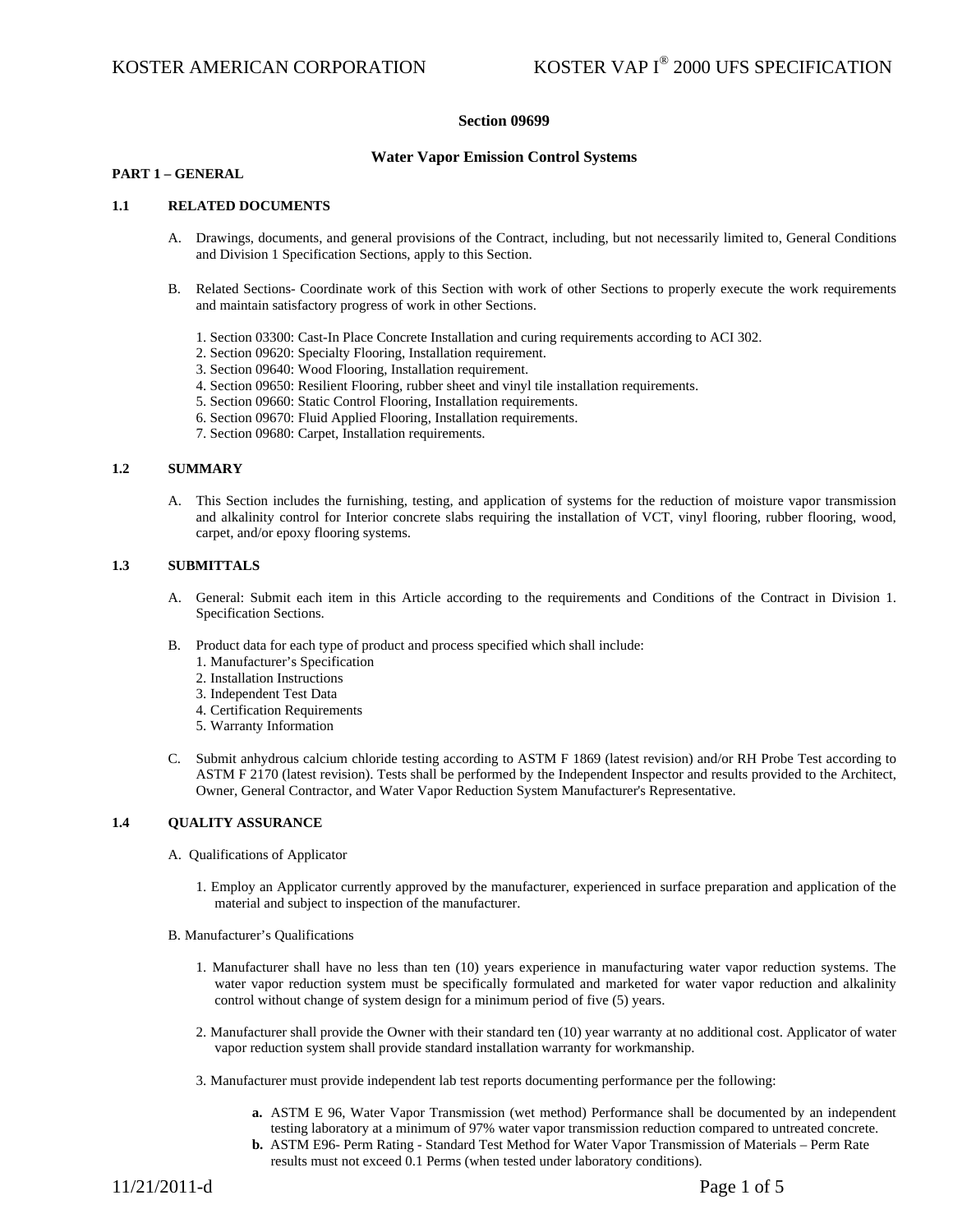- **c.** ASTM D 1308; Insensitivity to alkaline environment up to, and including, pH 14. A 14 day test is required with no degradation of sample reported.
- **d.** Certify acceptance and exposure to continuous topical water exposure after final cure.
- 4. Submit list of product use and performance history, for the same formulation and system design, listing reference sources for at least 3 projects dating back for a minimum of 5 years.

## **1.5 DELIVERY, STORAGE AND HANDLING**

- A. Deliver products to the job site in their original unopened containers, clearly labeled with the manufacturer's name and brand designation.
- B. Store products in an approved ventilated dry area; protect from dampness, freezing, and direct sun light. Product should not be stored in areas with temperatures in excess of 90° F or below 50° F.
- C. Handle product in a manner that will prevent breakage of containers and damage products.

#### **1.6 PROJECT/SITE CONDITIONS**

#### **A. ENVIRONMENTAL CONDITIONS**

- 1. Do not apply moisture vapor reduction system to surfaces that may be exposed to excessive weather conditions (such as rain, wind, etc) until the material has fully cured, or when water is accumulated on the surface of the concrete. Protect freshly applied coating accordingly when material is applied outdoors.
- 2. Do not apply water vapor reduction system when temperature is lower than 50°F or expected to fall below this temperature within 24 hours from time of application.
- B. **PROTECTION**: Protect water vapor reduction system to prevent damage from active rain or topical water for a minimum period of 24 hours from time of application.

#### **1.7 SCHEDULING**

- A. Before installation of VCT, sheet vinyl, rubber flooring, wood, carpet and/or epoxy flooring systems over the interior concrete slabs, anhydrous calcium chloride testing ASTM F 1869 (latest revision) and/or RH Probe Tests ASTM F 2170 shall be performed by the Independent Inspector as outlined In Article 3.1 below.
- B. The Independent Inspector will coordinate with the Owner scheduling water vapor reduction system testing and allowing enough time to test, submit and install the water vapor reduction system before installation of floor finish.
- C. The Independent Inspector will allow for as much time as is reasonable for the concrete slab to dry before installing anhydrous calcium chloride tests and/or RH Probe Tests. All mastics, glues, and/or contaminants shall be removed to provide a clean, sound, concrete substrate prior to installing anhydrous calcium chloride tests as per ASTM F 1869 (latest revision).
- D. The water vapor reduction system must allow installation as early as 7 days after concrete placement.

#### **PART 2 – PRODUCTS**

#### **2.1 MANUFACTURERS**

- A. Water vapor reduction system, which may be incorporated in the work, shall be the product of a single manufacturer, no substitutions. Manufacturer's offering approved products:
	- 1. KOSTER VAP I® 2000 UFS System by KOSTER American Corporation; Corporate Headquarters: 2585 Aviator Drive, Virginia Beach, VA 23453 Phone: (757) 425-1206 – Fax: (757) 425-9951 Web address: www.kosterusa.com
- B. Terminology hereafter is based upon the products of KOSTER American Corporation.

## **2.2 MATERIALS**

A. General: Use materials of one manufacturer throughout the project as hereinafter specified.

1. System consists of one (1) coat of KOSTER VAP I® 2000 UFS. The Owner shall specify a floor covering system and

11/21/2011-d Page 2 of 5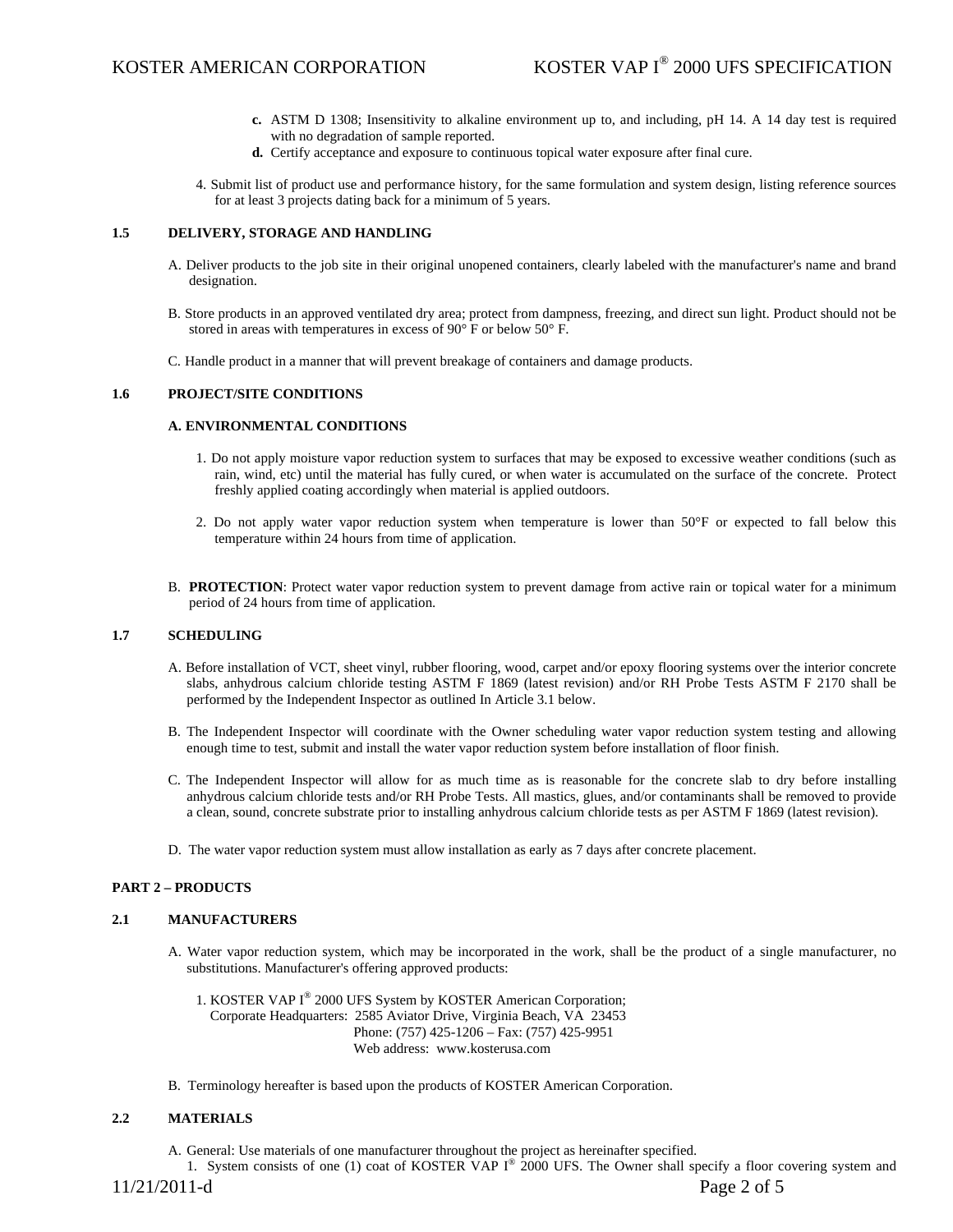adhesive having the ability to withstand water vapor transmission levels up to  $3\text{bs}/1000 \text{ ft}^2/24 \text{ hr}$ . The water vapor reduction system shall be required to reduce water vapor emissions by a minimum of 97% after final cure, as well as alkalinity reduction to acceptable pH levels.

- B. 100% solids KOSTER VAP  $I^{\circledcirc}$  2000 UFS epoxy coating, containing specifically formulated chemicals and resins to provide the following characteristics and properties in a one coat system. No multi-coat systems are allowed. System must contain 100% solid epoxy system.
	- 1. ASTM E 96, Water Vapor Transmission (wet method) Performance shall be documented by an independent testing laboratory at a minimum 97% for water vapor transmission reduction compared to untreated concrete.
	- 2. ASTM E 96 Permeance Rating product cannot exceed a 0.1 permeance rating (when tested under laboratory conditions).
	- 3. ASTM D 1308; Insensitivity to alkaline environment up to, and including, pH 14 in a bath test.
	- 4. Certify acceptance and exposure to continuous topical water exposure after final cure.
	- 5. Water Vapor reduction system shall be a single coat, stand alone system with no requirements for additional components such as sand broadcast for adhesion of flooring systems.
	- 6. System must reduce Calcium Chloride readings of up to  $25$ lbs/1000 ft $^2$ /24 hrs by 97% in one coat. System must be able to perform as required with RH Probe readings of 100%.
- C. KOSTER VAP  $I^{\circledast}$  06 Primer –(non-porous substrate primer)

## **2.3 AREA NOT REQUIRING VAPOR REDUCTION SYSTEM**

- A. Anhydrous calcium chloride testing and/or RH Probe Tests performed by the Independent Inspector for interior concrete slab areas receiving VCT, sheet vinyl, rubber flooring, wood, carpet, and or epoxy flooring systems will determine where this system may be required. Water vapor reduction system may be required on concrete floors with water vapor transmission level in excess of  $\hat{3}$  lbs/1000 ft<sup>2</sup>/24 hr or 5 lbs/1000 ft<sup>2</sup>/24 hr for some specific flooring systems (verify with flooring system manufacturer.) RH Probe Test results of 75% or higher requires the installation of the vapor reduction system.
- B. Water vapor reduction system is not required on interior concrete slabs without floor finishes.

## **PART 3 – EXECUTION**

## **3.1 EXAMINATION OF SUBSTRATE BEFORE APPLICATION**

A. Calcium Chloride and/or RH Probe test requirements:

- 1. Anhydrous calcium chloride testing shall be performed by the Independent Inspector as outlined in Section 01410 Quality Requirements.
- 2. Provide anhydrous calcium chloride tests according ASTM F 1869 (latest revision) protocols. Provide RH Probe Tests according to ASTM F 2170 protocols.
- 3. Only conduct calcium chloride tests at the same temperature and humidity expected during normal use. If this is not possible, then the test conditions should be  $75^{\circ}F$  +/-10°F and 50% (+/-10%) relative humidity. Maintain these conditions 48 hours prior to and during testing. Water vapor transmission levels are directly affected by ambient room temperature and readings conducted without a sustained ambient temperature are NOT acceptable.
- 4. The Independent Inspector shall provide test results with a marked up floor finish plan showing test results. The Independent Inspector shall provide a written clarification on status of the ambient air temperature and humidity before and during the testing procedures.
- B. Testing for contaminants that inhibit adhesion
	- 1. On existing slabs (primarily), testing for concrete deficiencies and contaminates such as un-reacted water-soluble silicates, chlorides, A.S.R. (alkali-silica reaction), oil contamination, etc. is strongly recommended by KOSTER to avoid bonding issues. These conditions may cause bonding concerns with all epoxy and finished floor coatings, including the KOSTER VAP  $I^{\circledast}$  2000 UFS. This testing should be performed by the owner's independent testing agency using standard coring methods. Also, the history of the slab installation should be reviewed. Concrete should conform to ACI Committee 201 Report "Guide to Durable Concrete."
- C. Testing adhesion of the final flooring to the vapor barrier:
	- 1. The Independent Inspector shall verify proper adhesion of flooring adhesives, coatings, and leveling compounds to the final vapor reduction coating system for acceptability. Contact Manufacturer's Representatives for recommendations.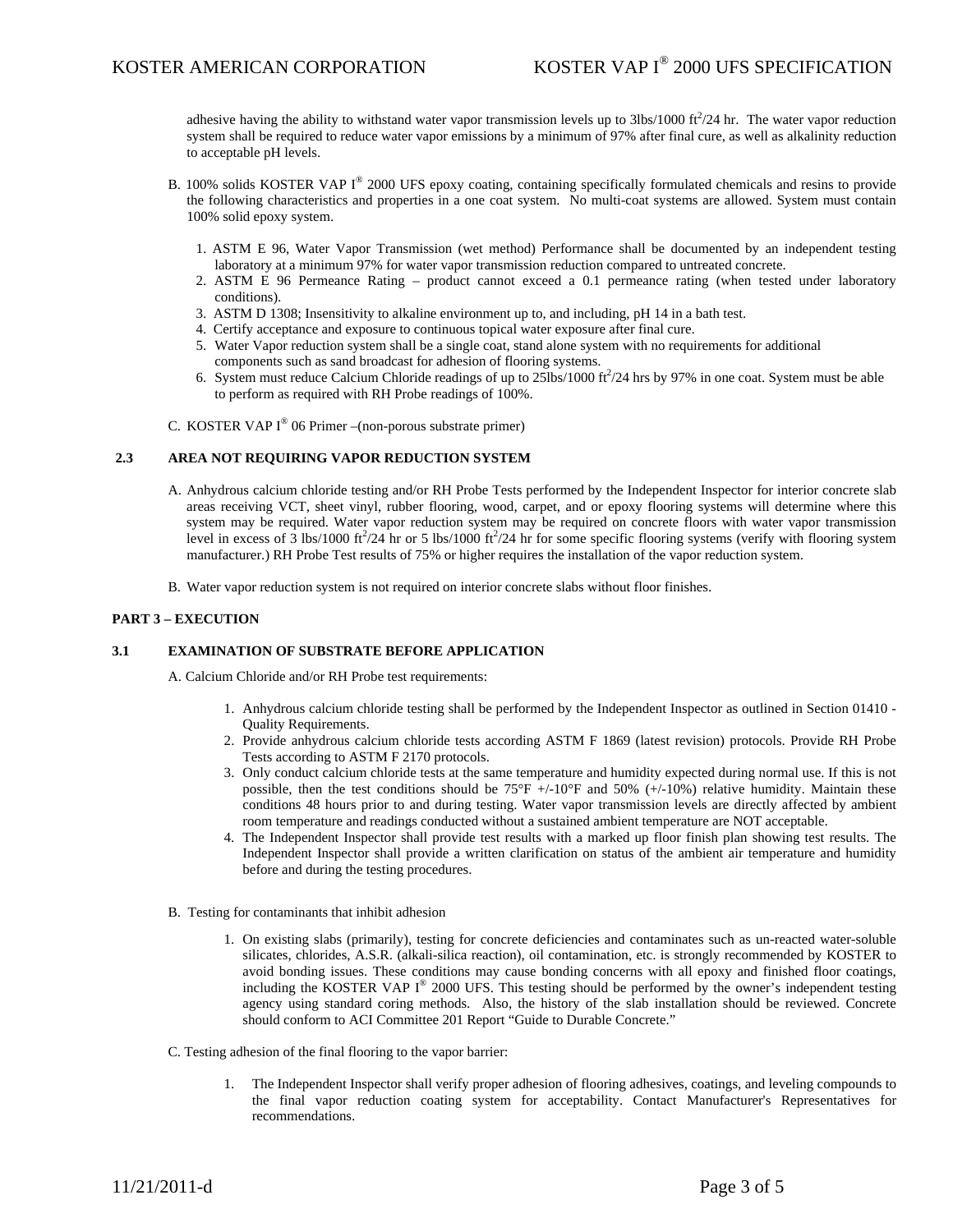# **3.2 PREPARATION**

- A. Inspect all surfaces with regard to their suitability to receive moisture vapor reduction system with manufacturer's representative.
- B. Clean all surfaces to receive moisture vapor reduction system. Shot blast all floors to a Concrete Surface Profile (CSP) #3 or #4 and clean surfaces with an industrial vacuum cleaner and remove all residues from the substrate. Grinding is allowed only in areas not accessible by shot blasting. Remove ALL defective materials, and foreign matter such as dust, adhesives, leveling compounds, paint, dirt, floor hardeners, bond breakers, oil, grease, curing agents, form release agents, efflorescence, laitance, shot blast beads, etc. Repair all cracks, expansion joints, control joints, and open surface honeycombs and fill in accordance with Manufacturer's recommendations. If concrete additives such as chlorides or any other water-soluble compounds that may contaminate surfaces have been used in the concrete mix do not use this product on that floor without written approval from KOSTER American Corporation. Reinforcing fibers that are visible after shot blasting must be removed and vacuumed leaving no fibers left on the concrete surfaces. **Provide an uncontaminated, sound surface. DO NOT ACID ETCH!**
- C. Repair concrete prior to moisture vapor reduction system installation by using KOSTER SB Bonding Emulsion with approved concrete repair materials. Comply with all requirements as listed in Manufacturer's technical data information. Consult with vapor reduction manufacturer.
- D. Ensure surfaces to be treated with moisture vapor reduction system have NOT previously been treated with other materials such as underlayments, screeds, penetrating sealants, silicates**,** etc. If this is the case, consult with the Manufacturer's Representative prior to any application of moisture vapor reduction system.
- E. Any testing for concrete deficiencies or contamination such as alkali silica reaction, unreacted silicates, organic residue, etc. is recommended and is the responsibility of the Building owner.
- F. Shot blast a small test area and review surface profile with the finished flooring applicator. As the KOSTER VAP I<sup>®</sup> 2000 UFS is not a leveling material, make sure the flooring installer is aware that a feather finish or leveling material may be required to smoothen or level the surface of the KOSTER VAP I® 2000 UFS treated concrete prior to the flooring installation.

## **3.3 MIXING**

- A. Use clean containers and mix thoroughly as per Manufacturer's requirements to obtain a homogeneous mixture. Use a low speed motor less than 400 rpm and a two bladed Jiffy-type mixing blade only. DO NOT AERATE. Mix ratios are measured by volume.
- B. KOSTER VAP I<sup>®</sup> 2000 UFS Mix Ratio: Mix Component A and B at a ratio of 2:1 by volume.

## **3.4 APPLICATION**

# A. **KOSTER VAP I® 2000 UFS System Application:**

The coverage rates for this Single Coat system depends on the surface profile and porosity of the concrete substrate as well as the measured level of moisture, from Section 3.1 Examination. On average, a coverage rate of 100-150  $\text{ft}^2/\text{gal}$ . may be expected. (See additional application instructions in KOSTER technical data sheets for specific coverage rates.)

#### B. **After mixing, pour material on the substrate in a ribbon. Empty can completely.**

- C. Spread KOSTER VAP  $I^{\circledast}$  2000 UFS using a squeegee and back-roll with a 3/8 inch nap epoxy-rated roller leaving NO areas untreated.
- D. Allow to cure a minimum of 12 hours before installing flooring system.
- E. After shot blasting and installation of the KOSTER VAP I® 2000 UFS vapor reduction system, a self-leveling cementitious underlayment system or patching compound may be used in conjunction with the KOSTER VAP  $I^{\circ}$  06 Primer (if required by the Owner, floor covering installer, or floor covering manufacturer to smoothen or level surfaces). Never apply KOSTER VAP I® 2000 UFS over any new or existing cementitious underlayment system (especially if it is **calcium sulfate based**)**,** unless approved in writing by the KOSTER American Technical Staff, (**no exceptions**).
- F. When water based adhesives are used in the floor covering installation, use an approved underlayment system together with a non-porous substrate primer prior to the installation of the flooring system. Please consult the adhesive manufacturer for their minimum recommended thickness of cementitious underlayment to absorb excess moisture in the adhesive. Note: this applies only to certain water based adhesives. Most adhesives will bond directly to the KOSTER VAP I<sup>®</sup> 2000 UFS. Consult with KOSTER American Corporation for general guidelines.